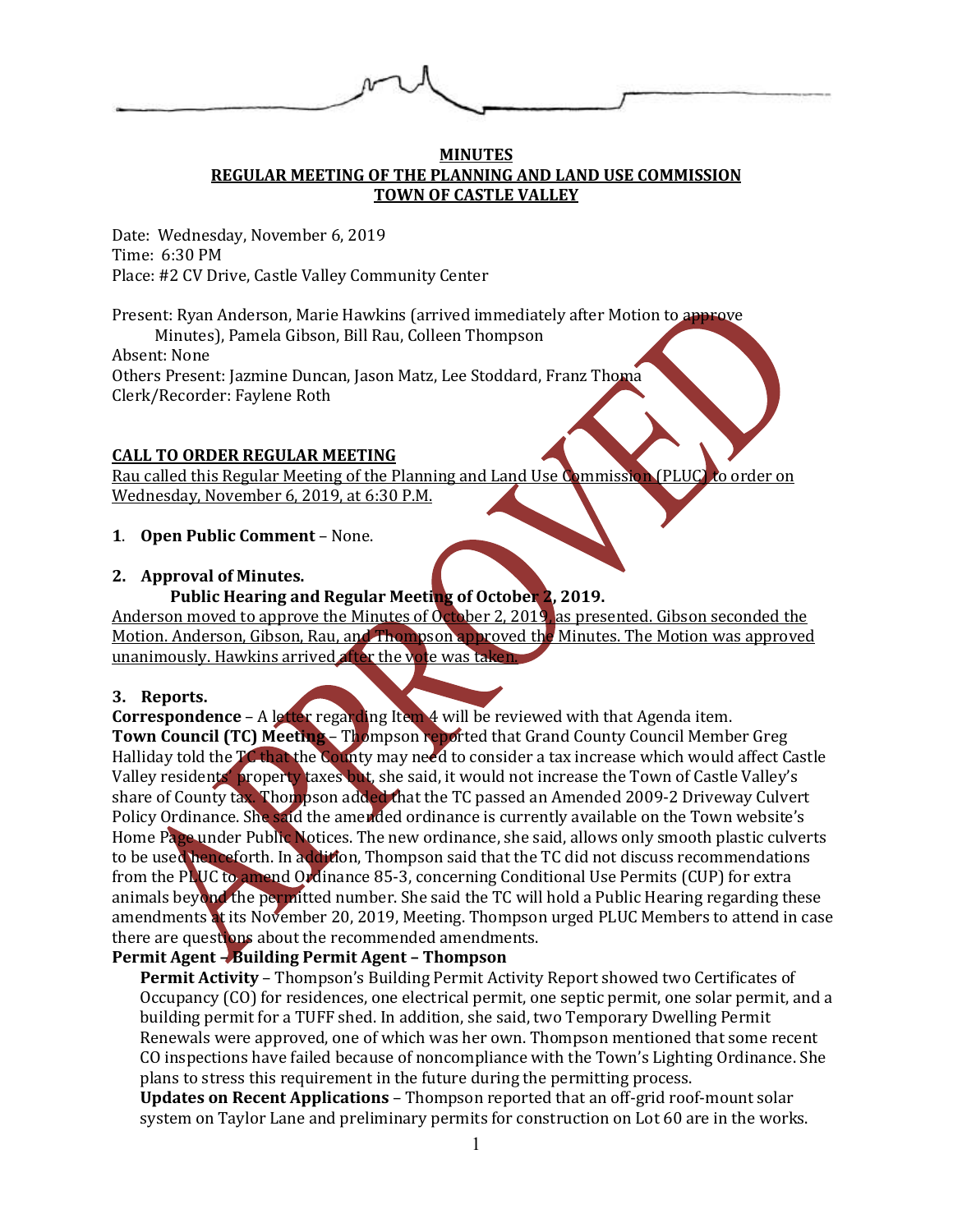

### **Procedural Matters.**

**General Plan Survey Update** – Rau asked for updates on individual section write-ups. Rau and Thompson have both emailed initial drafts of their sections. Anderson reported that he had consulted with Water Agent John Groo who will work with him in writing his draft. According to Anderson, Groo is currently working on a major water report for Castle Valley which he and Groo would like to incorporate into the General Plan. Anderson expects to talk again with Groo within the next week. Rau suggested that Anderson consult former Mayor Dave Erley about the recent water study done for Castle Valley. Hawkins asked for current resources on census data. Roth will search for 2017 census updates, but Rau suggested they go with the 2010 data if nothing new is found. Gibson asked for input from other PLUC Members about whether the Town followed up on some of the policies cited in the environmental concerns section and whether or not these policies should be continued in the General Plan update. One issue was the Town's response to encouraging exploration of energy conservation within the Town as well as improving its own energy efficiency and exploration of increased solar energy generation within the Town. It was generally agreed that the Town addressed this concern through a committee that examined options for increased solar energy installations in the Town and through internal discussions of whether it would be cost effective to replace the current building heater (propane) with an electric heater that could use excess solar energy from the Town's two solar arrays. Options did not seem feasible. Mayor Duncan added that the Town joined Rocky Mountain Power's Blue Sky Program last year which guarantees the electrical use of the Town is 100% solar generated. PLUC Members agreed to remove this policy from the General Plan update but to include some of the information in the general introduction and/or description of the Town. Other policies from the last General Plan included using nontoxic management of noxious weeds, the Town's efforts regarding animal control, the status of the fencing ordinance, the hunting ordinance, the promotion of policies to protect viewshed, dark skies, air quality, ride sharing, and revisiting livestock numbers. Mayor Duncan noted that some of these issues are currently in the works and could be resolved by the time the General Plan update is completed. Some of these policies were addressed in the 2019 General Plan Survey, others were not.

Rau asked PLUC Members to submit their drafts to one another through email and to comment on one another's drafts so that a general discussion could be held at the next Meeting. He encouraged everyone to use the breakouts and graphs provided by Bob O'Brien. Anderson expressed his gratitude to O'Brien for his work.

**Review of upcoming conditional use permit and business license renewals** – Roth provided a preliminary list of conditional uses and business licenses that are subject to renewal this year. She reported that most of the renewal forms have been received and asked that any questions or concerns about renewals be submitted to her before the next Meeting when the PLUC will make its recommendation to the Town Council for renewals. Most of the renewals are for home and premises occupations and for business licenses. Castle Valley Inn also renews its business license each year after an annual inspection from the Town. According to Roth, the Building Permit Agent is in the process of getting final documentation for some of the requirements of the inspection.

#### **NEW BUSINESS**

### **4. Discussion and possible action re: recommendation to Town Council regarding building permit for Lot 438 to construct a studio on top of a noncomplying (setback) underground well house.**

The applicant, Franz Thoma, clarified that his intent is to build a utility room that could be used for future storage—not a studio, not a second dwelling as described on the Agenda.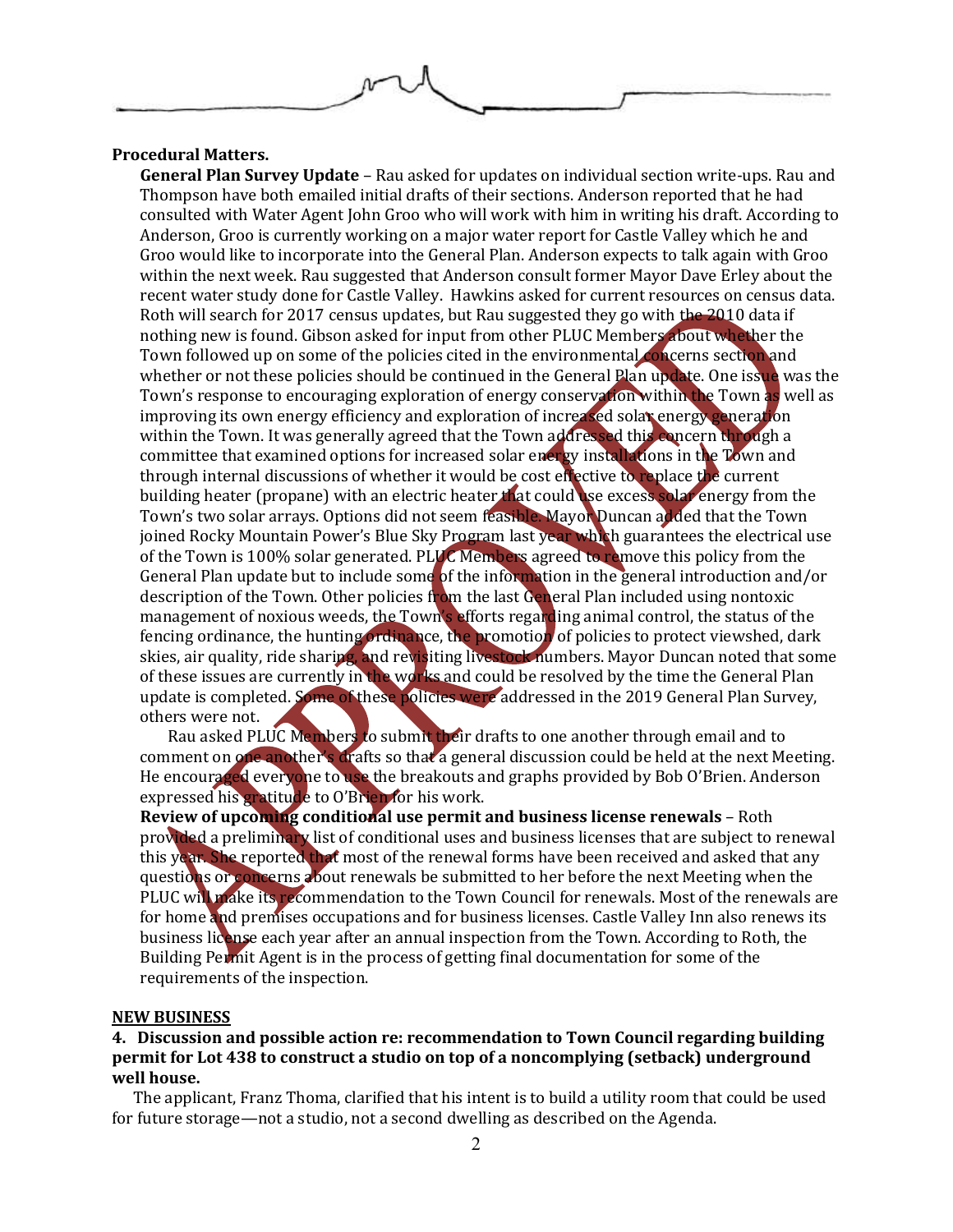

Thompson reported as Building Permit Agent that the existing pumphouse is a 350 S.F. underground room which sits about 18 inches above ground. She said the structure is noncomplying because it does not meet current setback requirements from the road easement. The actual setback, she said, is difficult to determine because the road curves at that point; however, she said, there is no argument from either party about its designation as a noncomplying structure. Thoma and Thompson agreed that the structure is not within the road easement. Thoma said the original construction was done in 1978.

Thompson provided her written determination of the noncompliance and printed portions of the sections of Ordinance 85-3 that pertain to noncomplying structures. She explained that setbacks are measured from the walls of a building and said that Ordinance 85-3 states that a noncomplying structure can be continued to the same extent and character of the original structure (6.2) and can be enlarged as long as it does not create any new noncompliance or increase the degree of the existing noncompliance of all or any part of the structure (6.3.A). According to the plans, the enlargement is to put a covered porch for shade of windows and door on the side facing away from the road. The proposed utility room would be on top of the existing pumphouse so the structure would be higher than it currently is but the setback from the road easement would not change.

Thoma explained that his goal is to access the pumphouse from above through a staircase inside the proposed utility room. He said the idea arose because the pumphouse needs a new roof. He considers this to be a better solution than an outside staircase down to a concrete pad which would require a sump pump to remove water that would drain into the hole. He said there is no door into the wellhouse—just a step-through opening which he wants to seal, then fill in on all sides.

Mayor Duncan expressed concern about change of "character" of the structure from wellhouse to some other use. Thompson stressed that the use could not change. The new structure could not be used as a workshop, yoga studio, business location, or in any other capacity besides storage. Thoma agreed but noted that the pumphouse itself is fairly large and has always been used as storage which he would like to continue. He said any yoga or business activity would take place in the already-permitted house.

Hawkins asked whether the pumphouse  $\frac{1}{2}$  ould be considered abandoned. There was general agreement that it has always served as a pumphouse even though the property was unoccupied.

Rau explained his interpretation that the proposed structure is prohibited due to the language in Section 6.3.A that states that any enlargement shall not "create any new noncompliance or increase the degree of the existing noncompliance of all or any part" of the structure. Gibson stated that she interprets the language to mean that only noncompliance with the setback is to be considered which doesn't pertain to the height of the wall. Rau added that his interpretation says that the degree of the noncompliance may increase the impact of the noncompliance. Mayor Duncan said that is part of her concern about the impact on the character of the pre-existing situation. Thoma responded that the Ordinance says nothing about height. He noted that even if he just re-roofed the structure, it would increase the height by two feet at a minimum. Thompson pointed out that if Thoma decides to withdraw the application for the utility shed and just consider re-roofing, he would still have to go through this same process all over again. According to Thompson, the PLUC is acting in an advisory capacity to the TC and must apply the language of the ordinance and cannot impute any intent that is not directly stated. She noted that 85-3 3.1.4 grants the Town Council the sole responsibility of interpreting Town ordinances ("The Town Council shall, by the issuance of a written determination, act as the Land Use Authority regarding the interpretation of the provisions of Town Land Use Regulations and resolve any discrepancies or situations where the text of a Town Land Use Regulation does not provide definitive clarity"), and also that any ambiguity in an ordinance must be decided in favor the landowner as stated in Utah Code. According to her interpretation, even though the amount of exposure increases, it does not change the existing setback.

Jason Matz noted that the recent replacement of his barn was allowed to increase in height and size without considering it an increase in the pre-existing noncompliant setback.